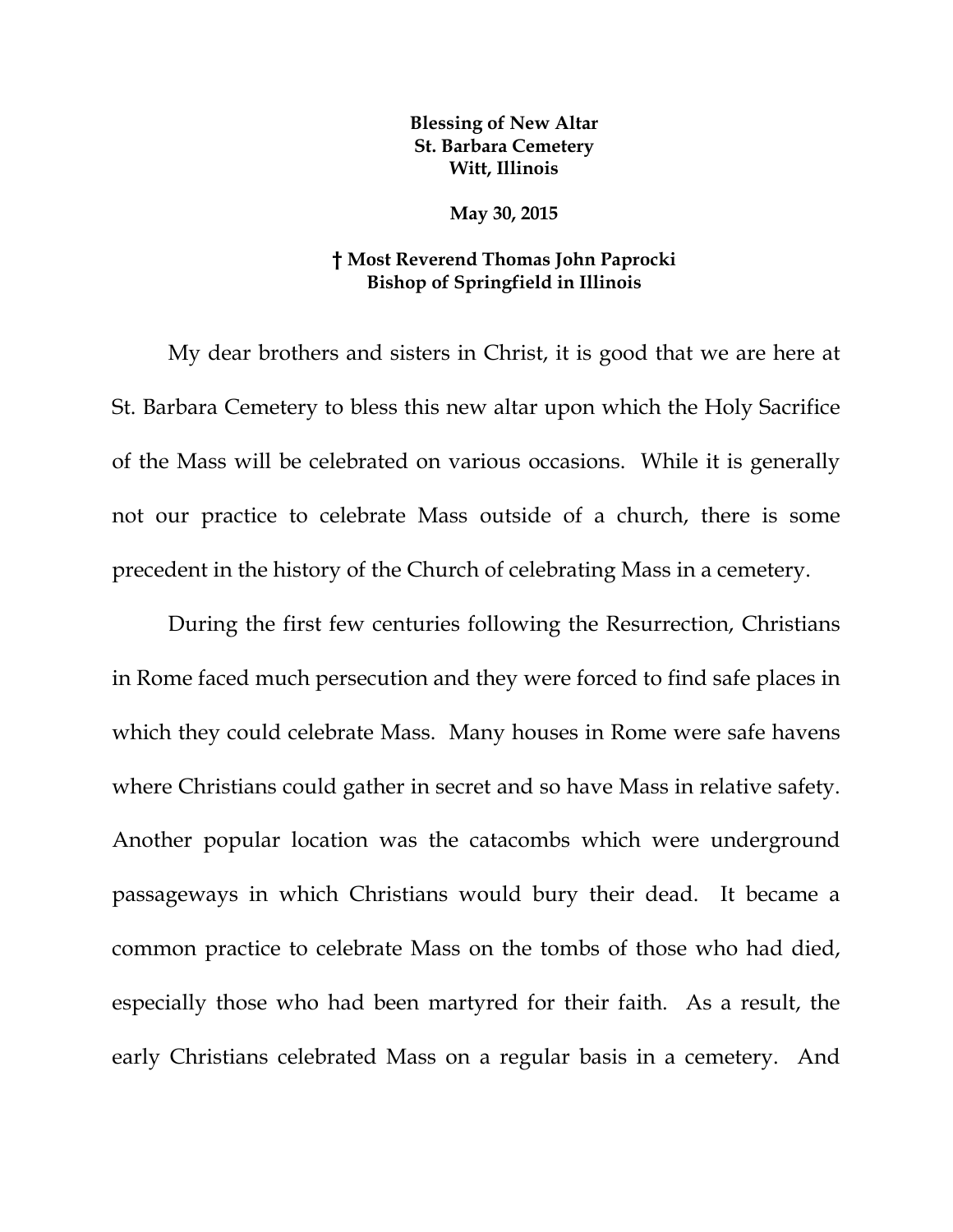although the circumstances are quite different than they were nearly twothousand years ago, we do share something in common with those early Christians as we gather among our beloved dead in this cemetery today to celebrate Mass.

 Part of the significance of celebrating Mass where the dead are buried is to highlight the concept of the Communion of Saints which is at the heart of our faith as Catholics. This teaching reminds us that death does not separate us from one another. St. Paul witnesses to this faith in his Letter to the Romans when he tells them that nothing, including death, "will be able to separate us from the love of God in Christ Jesus our Lord" (Romans 8:39). Through the gift of God's grace, we are united with our brothers and sisters who make up the Body of Christ, both here on earth, and beyond in Purgatory and Heaven.

 The breaking of this barrier between life and death was made possible by the death of Christ on the Cross. Each time we celebrate the Mass, we enter into that saving event and are connected in a special way with the living and the dead. Our participation in Mass here on earth unites us to the eternal liturgy in Heaven where the saints and angels lookup upon the face of God and offer Him endless praise.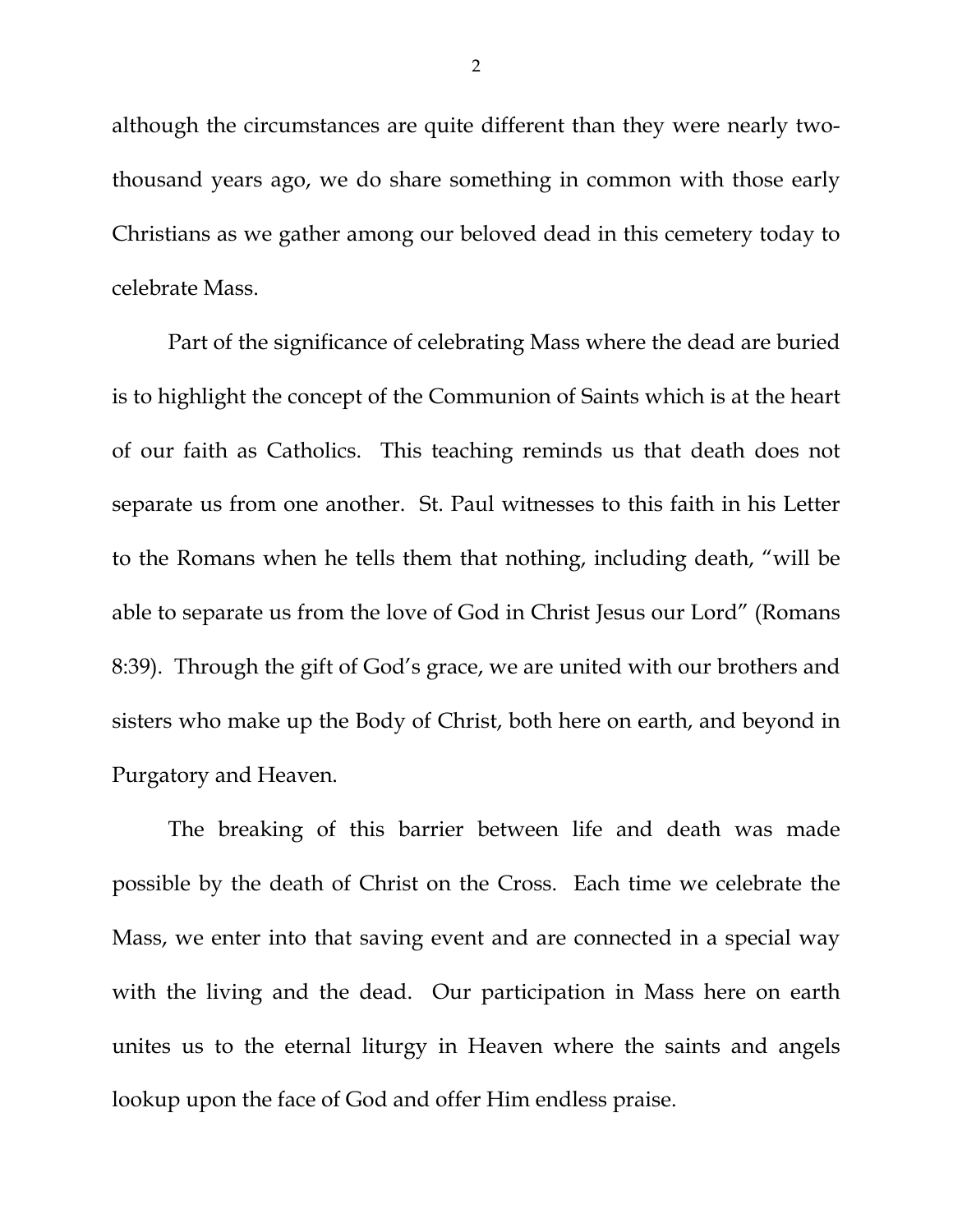The grace of each Mass celebrated here on earth is also the most powerful means of assisting those who await their entrance into that glorious celebration in Heaven. The greatest act of charity that we can offer for our beloved dead is to have them remembered at the Mass, through which they receive the effects of Christ's sacrifice which has destroyed death for all eternity.

 At the center of the celebration of the Mass is the altar. It is here where we enter into that saving action of Christ. In a very real sense, it is the altar here on earth that unites us to the altar in Heaven. The altar is a visible sign of our communion with the entire Body of Christ. It is therefore important that we treat the altar with the greatest amount of respect and reverence, as we are doing today as we prepare to bless this altar.

 Even when Mass is not being celebrated at this altar, it's presence here should serve to strengthen your faith in the very real connection that exists with those who have gone before us marked with the sign of faith. It is one thing to visit the individual graves of our loved ones, but such visits can leave us focusing mostly on our memories of the past. The altar reminds us of the present communion that we share with our loved ones